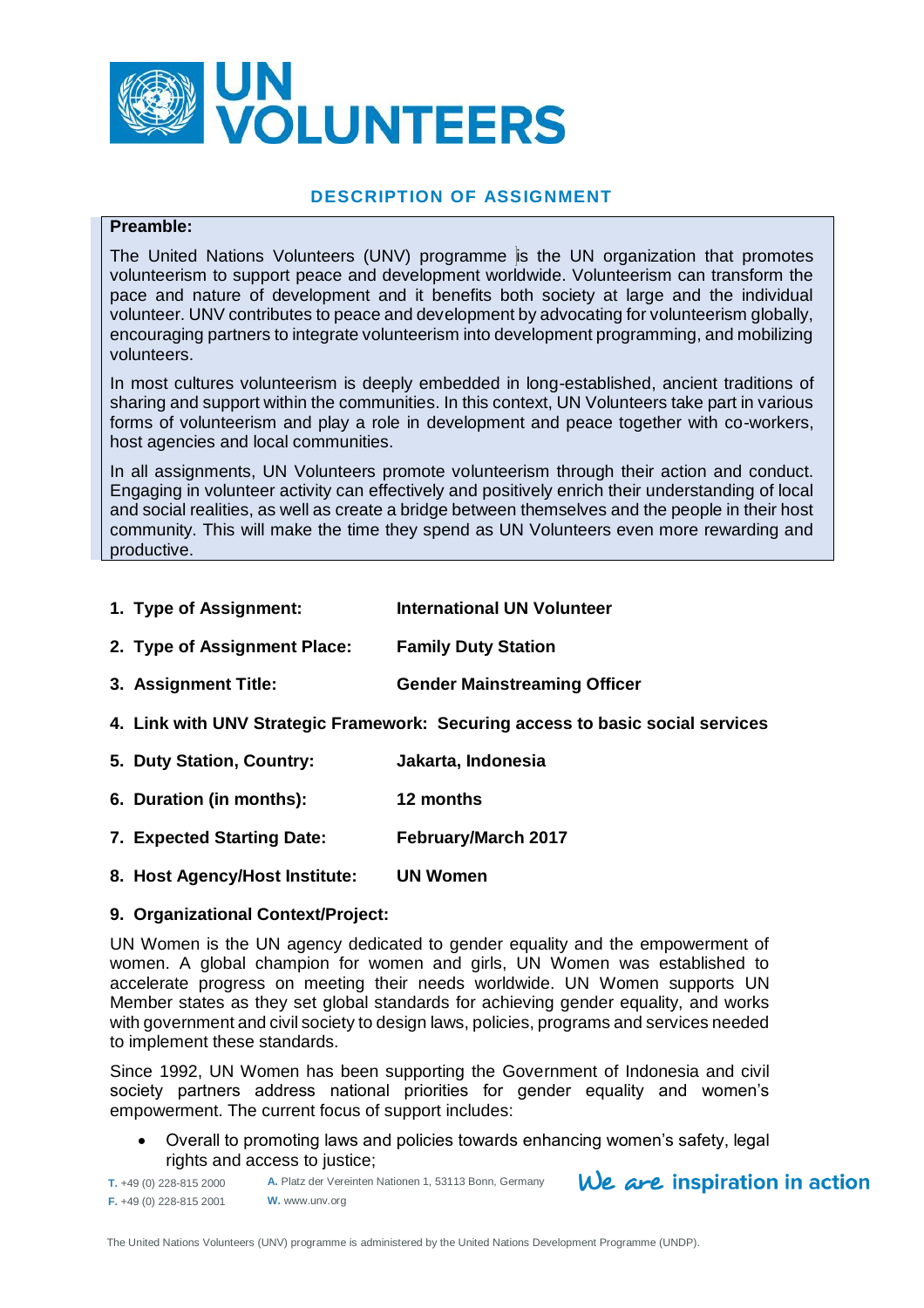

- Promoting women's human rights through **Gender Responsive Laws**, Policies and Development Plans: Framed by the Convention on the Elimination of All Forms of Discrimination against Women (CEDAW);
- Supporting the Government and civil society organizations to integrate gender equality perspectives in recovery and **peace building processes**;
- Supporting the state and civil society efforts to **ending violence against women** including to cost of services for women survivors of violence and develops monitoring and evaluation tools for implementation of the Law on Domestic Violence;
- Also, focuses its programme on strengthening law implementation and piloting for good practices to improve prevention and response to violence against women.

## **10. Description of tasks:**

Under the overall supervision of the Officer-in-Charge and in close consultation with the National Programme Officers on Women Peace and Security and Governance, the UN Volunteer will undertake the following tasks:

- Provide gender mainstreaming project support to UN Women for the current violence against women (VAW) project, including the safe city initiaitives.
- Strengthen work on gender mainstreaming in HIV;
- Act as the focal point for gender mainstreaming in the environment and climate change project; and
- Provide input to the development of new programmes to respond to the needs of women in secure and sustainable livelihood, including women's entrepreneurship.

Furthermore, UN Volunteers are required to:

- Strengthen their knowledge and understanding of the concept of volunteerism by reading relevant UNV and external publications and take active part in UNV activities (for instance in events that mark International Volunteer Day);
- Be acquainted with and build on traditional and/or local forms of volunteerism in the host country;
- Reflect on the type and quality of voluntary action that they are undertaking, including participation in ongoing reflection activities;
- Contribute articles/write-ups on field experiences and submit them for UNV publications/websites, newsletters, press releases, etc.;
- Assist with the UNV Buddy Programme for newly-arrived UN Volunteers;
- Promote or advise local groups in the use of online volunteering, or encourage relevant local individuals and organizations to use the UNV Online Volunteering service whenever technically possible.

# $We$  are inspiration in action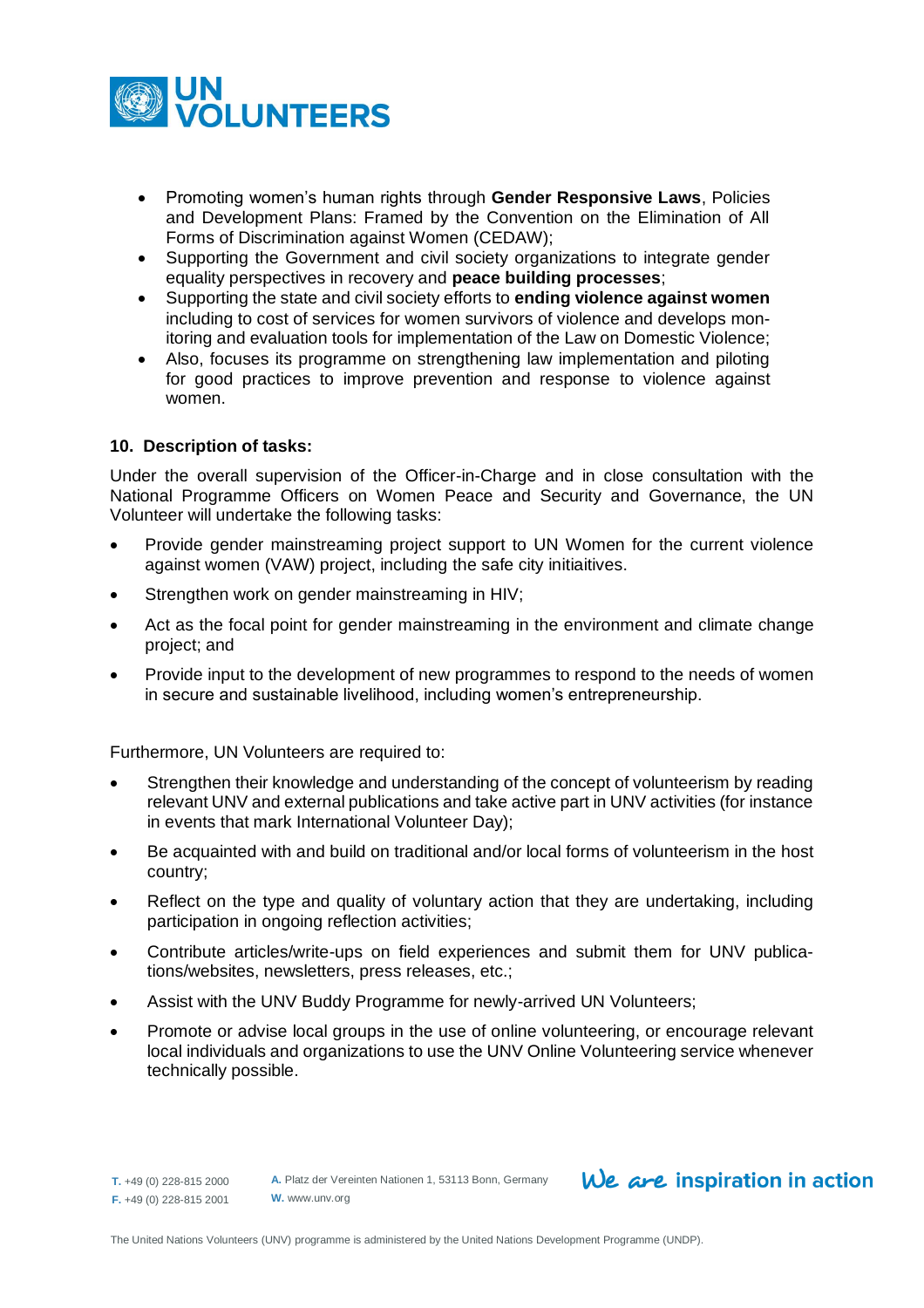

## **11. Results/Expected Outputs:**

- Strengthened programmes and advocacy substances for policy changes or development addressing women's human rights, especially of those who are marginalized in the country;
- Supported new programme development to improve sustainable livelihoods for women;
- Gender mainstreaming support is strengthened in all projects;
- The development of capacity through coaching, mentoring and formal on-the-job training, when working with (including supervising) national staff or (non-) governmental counterparts, including Implementing Partners (IPs)
- Age, Gender and Diversity (AGD) perspective is systematically applied, integrated and documented in all activities throughout the assignment;
- A final statement of achievements towards volunteerism for development during the assignment, such as reporting on the number of volunteers mobilized, activities participated in and capacities developed.

## **12. Qualifications/Requirements (including competencies, values and skills):**

## **A) Qualifications, skills, experience:**

#### **Degree level:**

 A master degree in gender, public policy, social or political science and or other related field.

## **Experience:**

- At least 2 years of relevant work experience in the field of gender, women's human rights topics, project management, violence against women, or women's empowerment;
- Knowledge of and interest in gender equality and women's empowerment issues;
- Experience working within the UN or familiarity with the UN structure and mechanisms is highly preferred.

#### **Language:**

- Written and spoken English at mother-tongue level;
- Familiarity and working experience in Indonesia with knowledge of Bahasa Indonesia would be a great asset.

# **B) Competencies and values:**

- Integrity and professionalism: demonstrated expertise in area of specialty and ability to apply good judgment; high degree of autonomy, personal initiative and ability to take ownership; willingness to accept wide responsibilities and ability to work independently under established procedures in a politically sensitive environment, while exercising discretion, impartiality and neutrality; ability to manage information objectively, accurately and confidentially; responsive and client-oriented.
- Accountability: mature and responsible; ability to operate in compliance with organizational rules and regulations.

**T.** +49 (0) 228-815 2000 **F.** +49 (0) 228-815 2001 **A.** Platz der Vereinten Nationen 1, 53113 Bonn, Germany **W.** www.unv.org

 $We$  are inspiration in action

The United Nations Volunteers (UNV) programme is administered by the United Nations Development Programme (UNDP).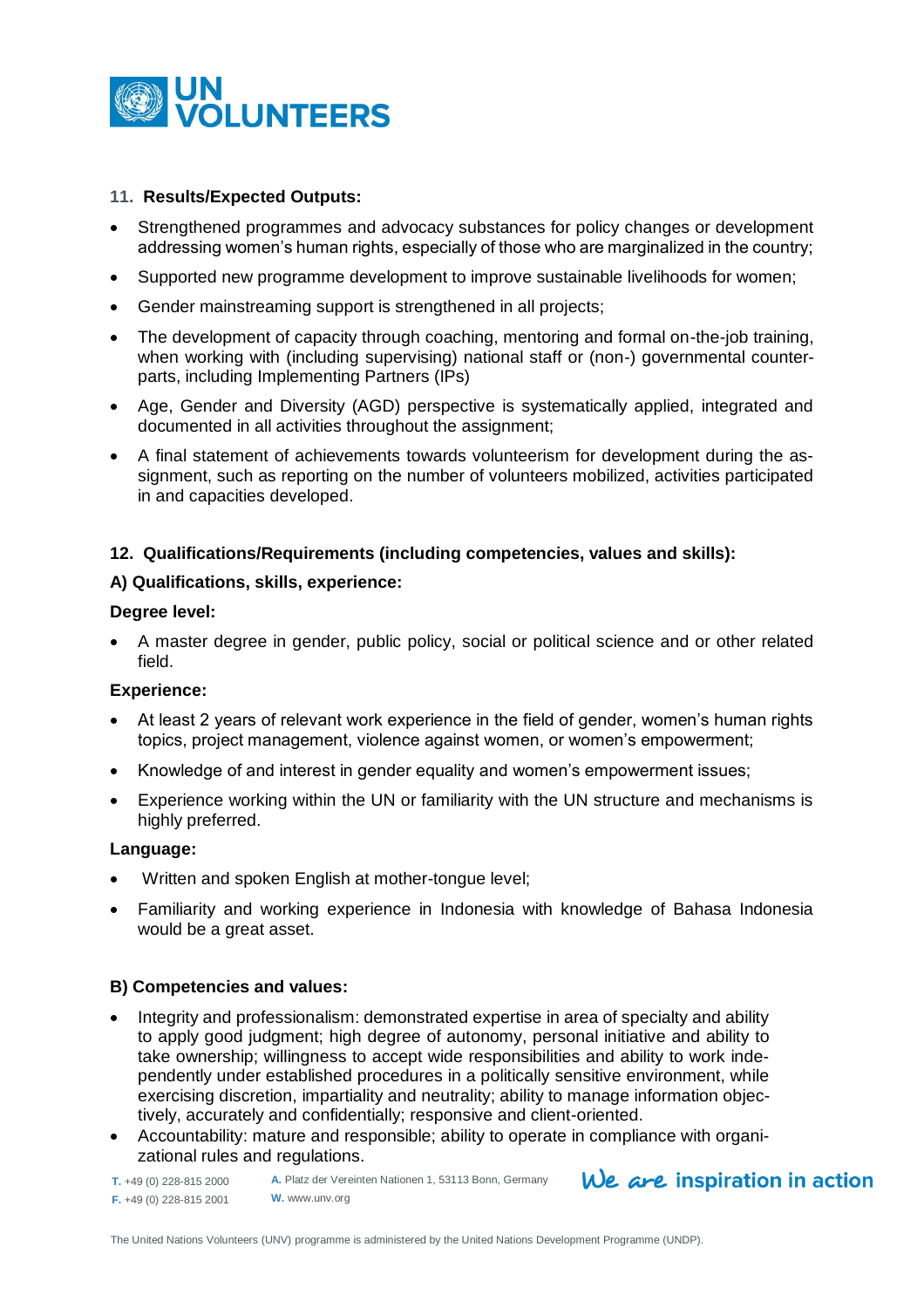

- Commitment to continuous learning: initiative and willingness to learn new skills and stay abreast of new developments in area of expertise; ability to adapt to changes in work environment.
- Planning and organizing: effective organizational and problem-solving skills and ability to manage a large volume of work in an efficient and timely manner; ability to establish priorities and to plan, coordinate and monitor (own) work; ability to work under pressure, with conflicting deadlines, and to handle multiple concurrent proiects/activities.
- Teamwork and respect for diversity: ability to operate effectively across organizational boundaries; ability to establish and maintain effective partnerships and harmonious working

# **13. Living Conditions:**

The position will be based in the Jakarta, capital of Indonesia, where basic living needs, including accommodation, banking facilities, medical facilities and telecommunications/internet services are readily available. All staple foods can be found in the markets, eg: rice, meat, vegetables, fruit, cooking oil, salt, etc. Many imported goods are available in Jakarta. Jakarta has numerous good restaurants with good health standards. The most used means of transportation are taxi or local bus. Mobile phone is the most reliable tool to communicate with colleagues and friends. Internet service is readily available at most apartment complexes. ATMs are everywhere in Indonesia and Western cards can usually be used to withdraw Indonesian Rupiah.

# **14. Conditions of Service for international UN Volunteers:**

The duration of your assignment is 12 months.

A volunteer receives a Volunteer Living Allowance (VLA) which is composed of the Monthly Living Allowance (MLA) and a Family Allowance (FA) for those with dependents.

A Volunteer Living Allowance (VLA) is paid at the end of each month to cover housing, utilities, transportation, communications and other basic needs. The VLA can be computed by applying the Post-Adjustment Multiplier (PAM) to the VLA base rate of US\$ 1,571. The VLA base rate is a global rate, while the PAM is country-specific and fluctuates on a monthly basis according to the cost of living. This method ensures that international UN Volunteers have comparable purchasing power at all duty stations irrespective of varying costs of living. The PAM is established by the International Civil Service Commission (ICSC) and is published at the beginning of every month on the ICSC website [\(http://icsc.un.org\)](http://icsc.un.org/). For example, if the PAM for the current month in the country of assignment is 54.6%, then the VLA for that month and for that country will be US\$ 1,571 x 1.546 = US\$ 2,429. Moreover, to complete the monthly VLA rate, a Family Allowance (FA) is added in function of the number of recognized dependents (or: in the amount of US\$ 250 if the UN Volunteer has 1 recognized dependent, and US\$ 450 if the UN Volunteer has 2 or more recognized dependents). In addition, in non-family duty stations that belong to hardship categories D or E, as classified by the ICSC, international UN Volunteers receive a Well-Being Differential (WBD) on a monthly basis. The VLA and WBD taken together form the net core entitlements.

Furthermore, UN Volunteers are provided a settling-in-grant (SIG) at the start of the assignment (if the volunteer did not reside in the duty station for at least 6 months prior to taking up the assignment) and, under strict conditions, also

**T.** +49 (0) 228-815 2000 **F.** +49 (0) 228-815 2001 **A.** Platz der Vereinten Nationen 1, 53113 Bonn, Germany **W.** www.unv.org

 $We$  are inspiration in action